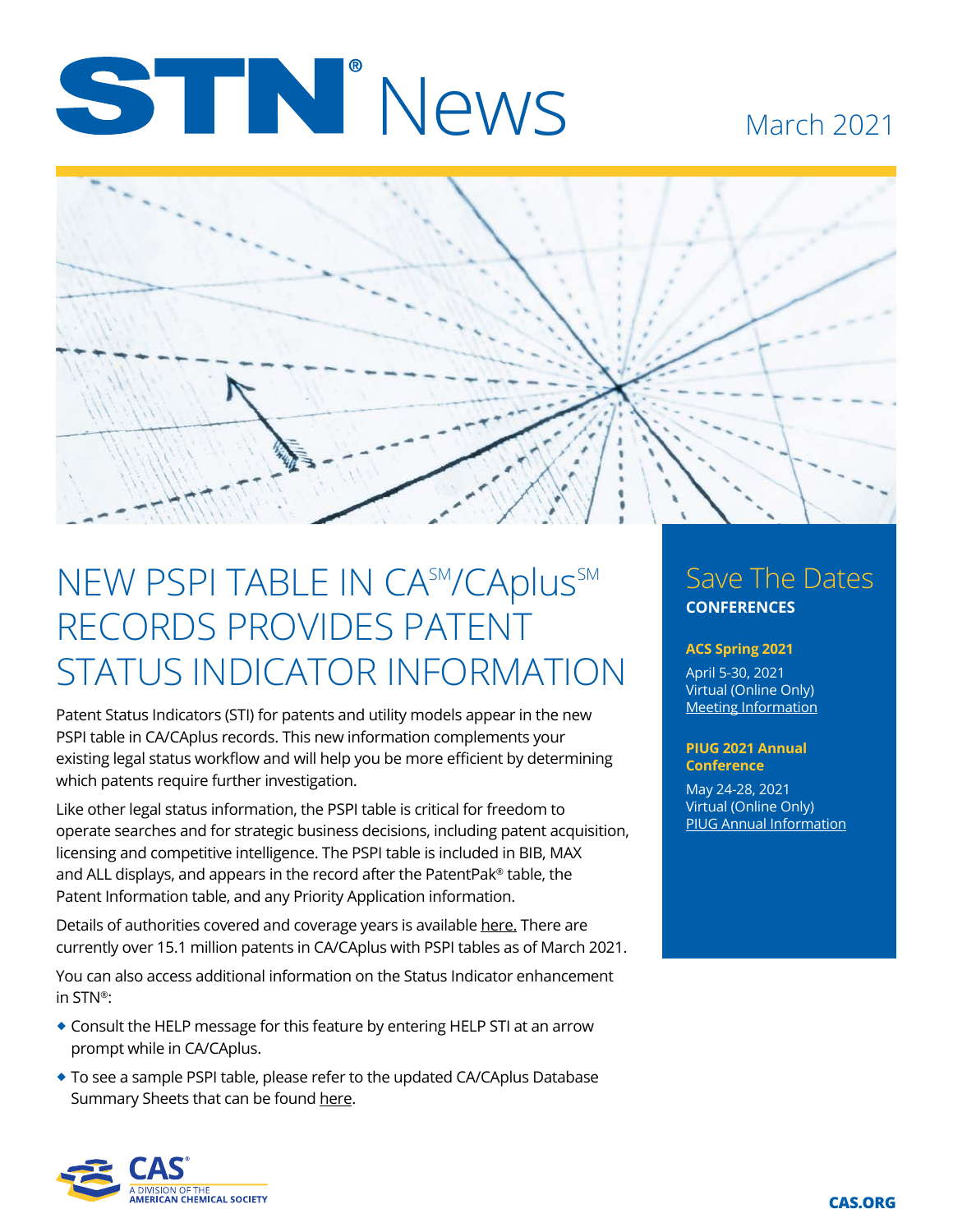#### JANUARY 2021 UPDATE TO EMTREE® NOW AVAILABLE ON STN

Emtree remains a great resource for the latest terminology in biomedicine, pharmacology and medical devices and biomedical and drug terminology for searching. The thesaurus now contains about 89,000 preferred terms and more than 430,000 synonyms.

The latest Emtree version adds 457 new drug terms and 1,198 non-drug terms, including 202 new medical device terms. As with other database producers, terminology relevant to COVID-19 and SARS Coronavirus 2 is featured in this release.

"Emtree now includes about 89,000 preferred terms and more than 430,000



#### CLAIMS DATA NOW AVAILABLE IN CA/CAplus PROVIDES NEW VALUE TO PATENT SEARCHERS

To better support patent searchers, CAS has now added Claims data to the CA/CAplus family of databases. The new data appears in 8.4 million patents (March 2021), covering 1999 to the present from the US Patent Office, WIPO and the Chinese Patent Office. New Claims data is added daily.

The new Claims feature in CA/CAplus supports the expansion of your search into the numerous patent

full-text databases on STNext®, as well as to the Derwent World Patents Index.

HELP CLM in CA/CAplus provides key information about Claims content in these databases. In addition, the Database Summary Sheets for CA ([here](https://www.cas.org/sites/default/files/documents/ca0321.pdf)) and CAplus [\(here\)](https://www.cas.org/sites/default/files/documents/caplus0321.pdf) have been updated to reflect the additional Claims content.

### INCREASED UPTIME FOR STN

Effective immediately, STN downtime is limited to the first Saturday of the month, from 5:00 PM Eastern Daylight Time (EDT) to 1:00 AM EDT on Sunday. Otherwise, we are up and running and ready for you to log on, 24/7!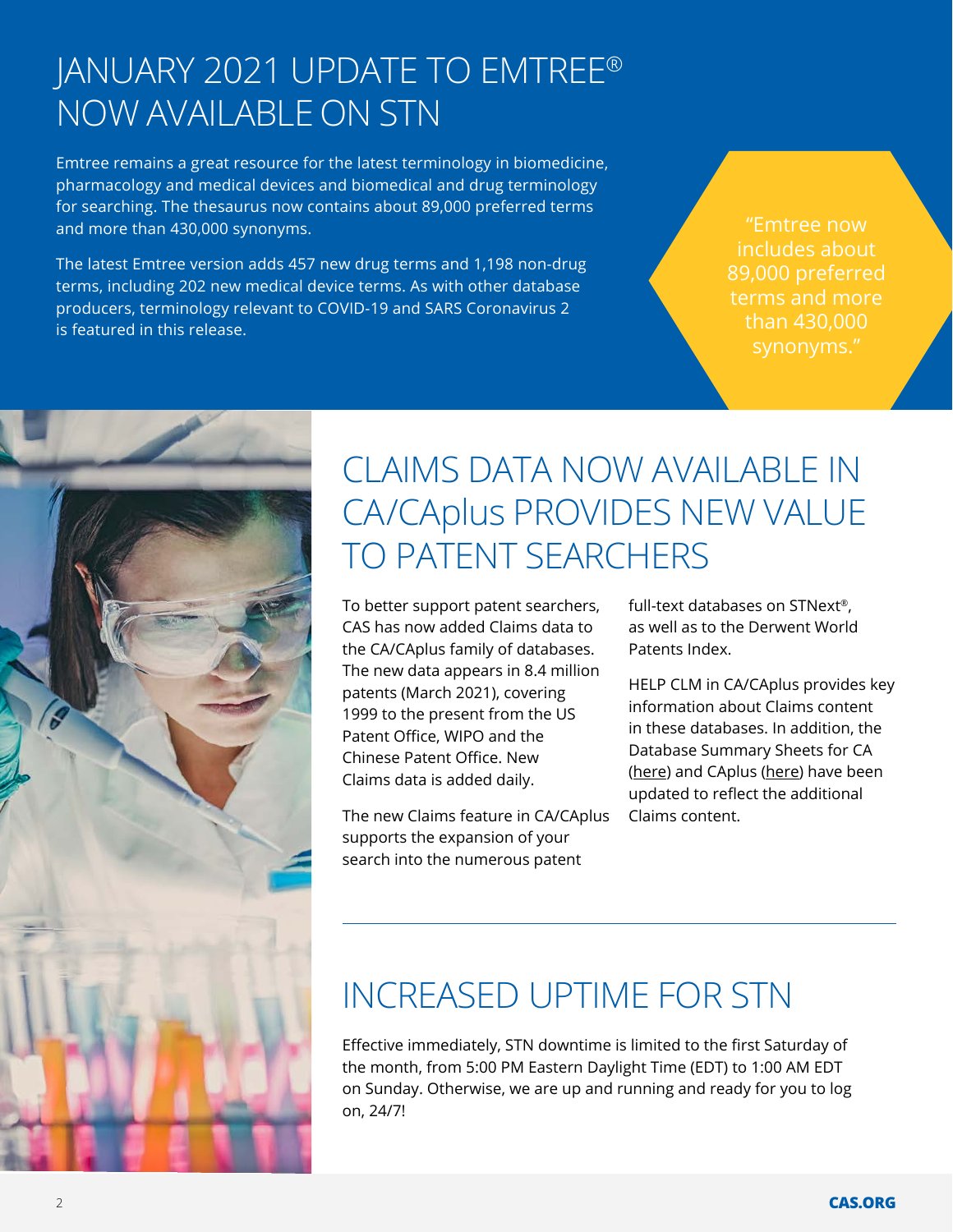## MAXIMIZE AND PROTECT YOUR IP WITH THE STN PROTECTION SUITE™

#### **FROM NEW USERS TO EXPERT SEARCHERS, AT ALL STAGES OF YOUR INNOVATION JOURNEY,**  CAS HAS THE SOLUTION TO MEET YOUR SCIENTIFIC IP NEEDS.

- � STNext: The premier IP information platform and the choice of patent experts
- CAS Scientific Patent Explorer™: A specialized and easy-to-use solution for scientists and IP professionals
- CAS Search Guard™: Expanded capacity and trusted experience when you need it most

FIZ PatMon, an information service provided by FIZ Karlsruhe, is also included as part of the Suite. For more information, **click [here](https://www.fiz-karlsruhe.de/en/produkte-und-dienstleistungen/fiz-patmon).**

## ReaxysFileSub AND COMPANION BIBLIOGRAPHIC DATABASE ReaxysFileBib NOW AVAILABLE ON STNext

The structure-searchable database, ReaxysFileSub, and its companion bibliographic database, ReaxysFileBib, are now available on STNext. The databases are immediately available both to subscription and transactional users and will be updated multiple times per week.

- ReaxysFileSub includes more than 34 million chemical substances with structures and further information such as molecular formulas and chemical names to identify or classify substances. Properties and reaction searching are planned for the future.
- ReaxysFileBib contains bibliographic information, including abstracts from journal and conference articles, patents, general reviews, etc., for substances listed in ReaxysFileSub. At launch, the database offers more than 10.8 million references, including 1.7 million patents.

As with CAS REGISTRY® and CAplus, users can cross over results from ReaxysFileSub into ReaxysFileBib. Structures displayed within ReaxysFileBib records include hit structure highlighting.

The ReaxysFile database remains on STN and contains data through 2011. The accession numbers in ReaxysFile records are unique to that database and cannot be used in ReaxysFileSub and ReaxysFileBib.

The Database Summary Sheet for ReaxysFileSub is available at [here](https://www.cas.org/support/documentation/stn/database-summary-sheets#c%22) and the ReaxysFileBib Database Summary Sheet is availabl[e here](https://www.cas.org/sites/default/files/documents/reaxysfilebib.pdf).

Find out how the STN IP Protection Suite can help maximize your IP **[here](https://www.cas.org/stn-ip-protection-suite).**